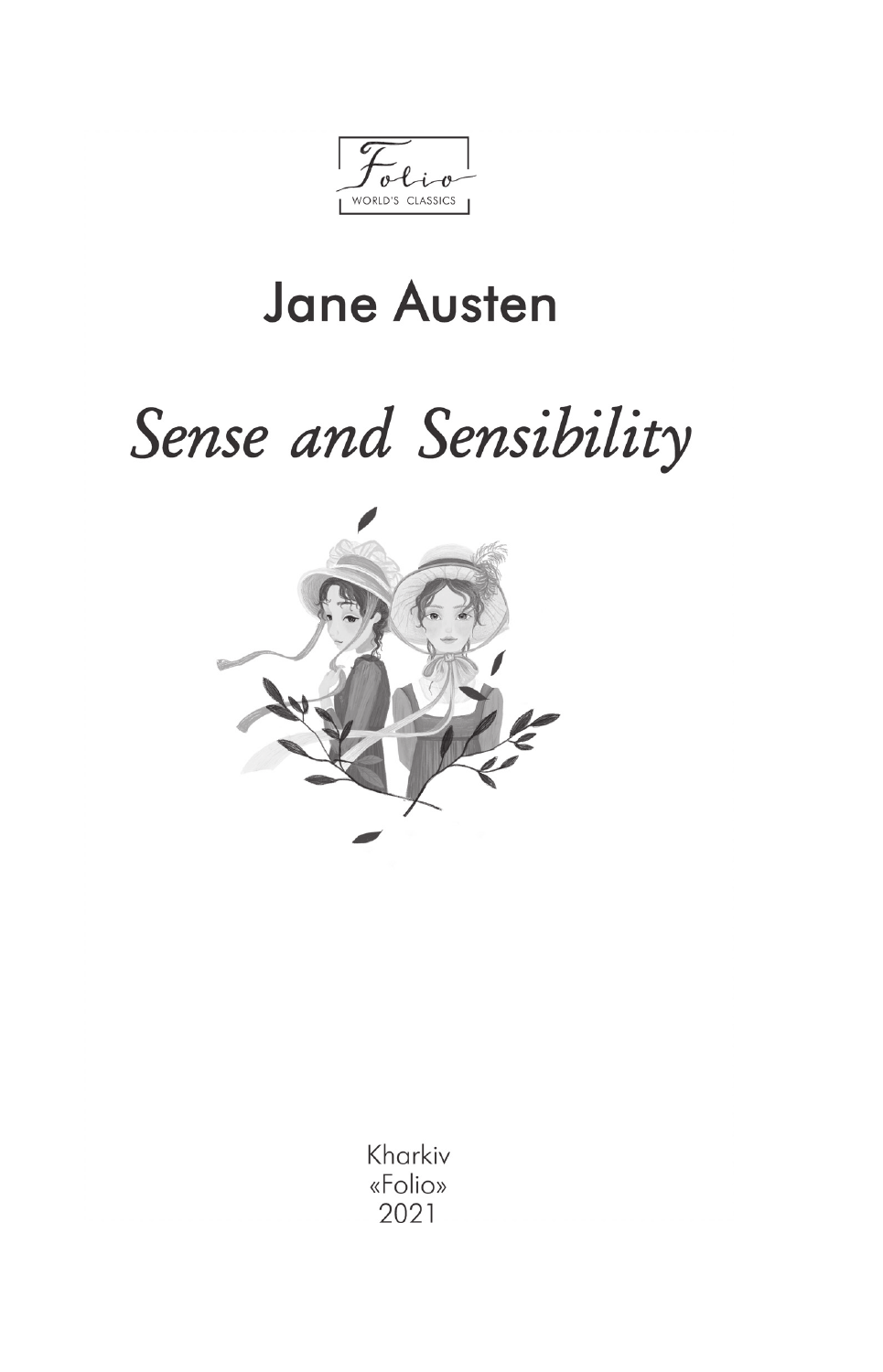#### **CHAPTER I**

I he family of Dashwood had long been settled in Sussex. Their estate was large, and their residence was at Norland Park, in the centre of their property, where, for many generations, they had lived in so respectable a manner as to engage the general good opinion of their surrounding acquaintance. The late owner of this estate was a single man, who lived to a very advanced age, and who for many years of his life, had a constant companion and housekeeper in his sister. But her death, which happened ten years before his own, produced a great alteration in his home; for to supply her loss, he invited and received into his house the family of his nephew Mr. Henry Dashwood, the legal inheritor of the Norland estate, and the person to whom he intended to bequeath it. In the society of his nephew and niece, and their children, the old Gentleman's days were comfortably spent. His attachment to them all increased. The constant attention of Mr. and Mrs. Henry Dashwood to his wishes, which proceeded not merely from interest, but from goodness of heart, gave him every degree of solid comfort which his age could receive; and the cheerfulness of the children added a relish to his existence.

By a former marriage, Mr. Henry Dashwood had one son: by his present lady, three daughters. The son, a steady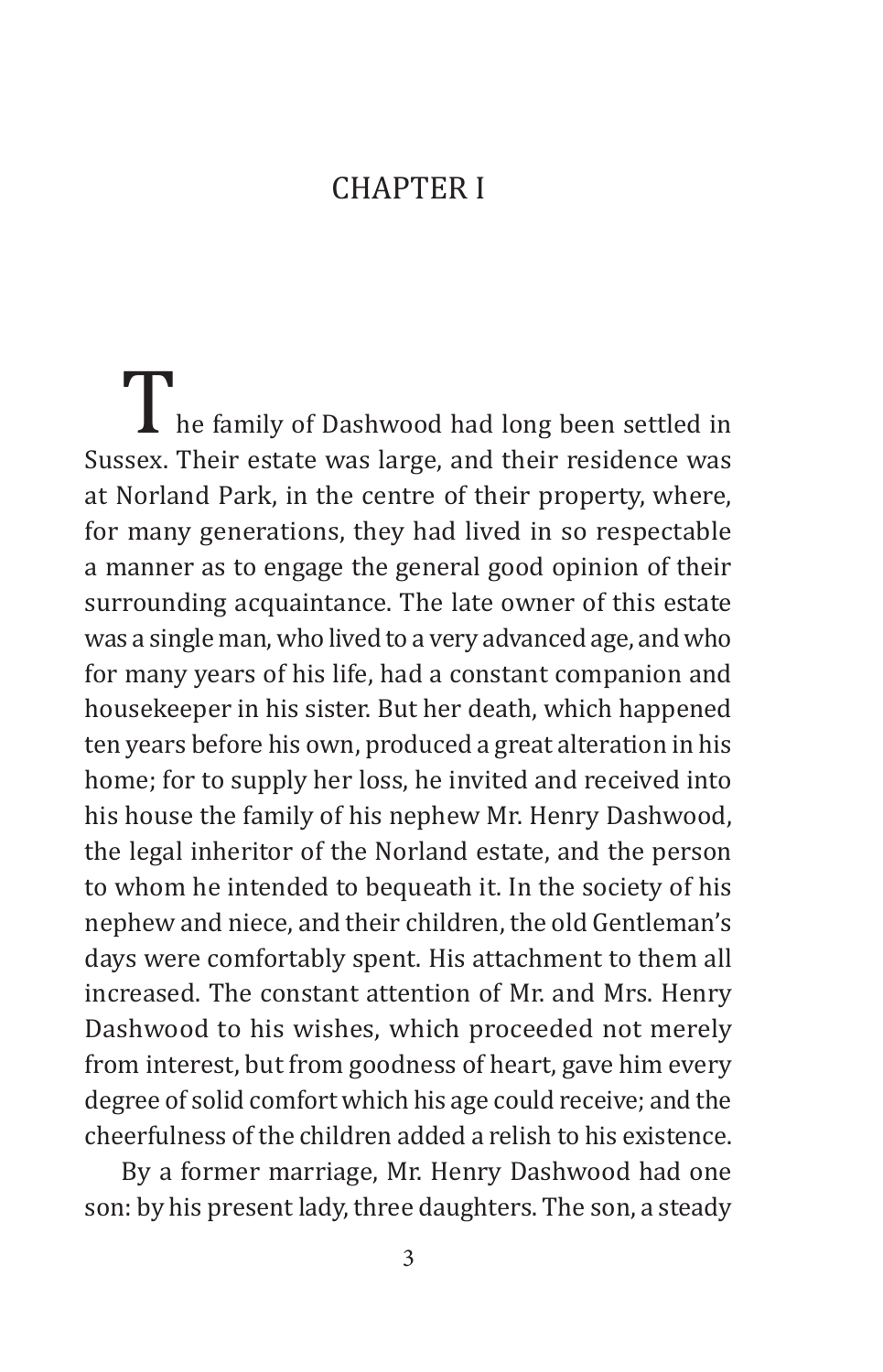respectable young man, was amply provided for by the fortune of his mother, which had been large, and half of which devolved on him on his coming of age. By his own marriage, likewise, which happened soon afterwards, he added to his wealth. To him therefore the succession to the Norland estate was not as really important as to his sisters; for their fortune, independent of what might arise to them from their father's inheriting that property, could be but small. Their mother had nothing, and their father only seven thousand pounds in his own disposal; for the remaining moiety of his first wife's fortune was also secured to her child, and he had only a life interest in it.

The old gentleman died: his will was read, and like almost every other will, gave as much disappointment as pleasure. He was neither so unjust, nor so ungrateful, as to leave his estate from his nephew;—but he left it to him on such terms as destroyed half the value of the bequest. Mr. Dashwood had wished for it more for the sake of his wife and daughters than for himself or his son;—but to his son, and his son's son, a child of four years old, it was secured, in such a way, as to leave to himself no power of providing for those who were most dear to him, and who most needed a provision by any charge on the estate, or by any sale of its valuable woods. The whole was tied up for the benefit of this child, who, in occasional visits with his father and mother at Norland, had so far gained on the affections of his uncle, by such attractions as are by no means unusual in children of two or three years old; an imperfect articulation, an earnest desire of having his own way, many cunning tricks, and a great deal of noise, as to outweigh all the value of all the attention which, for years,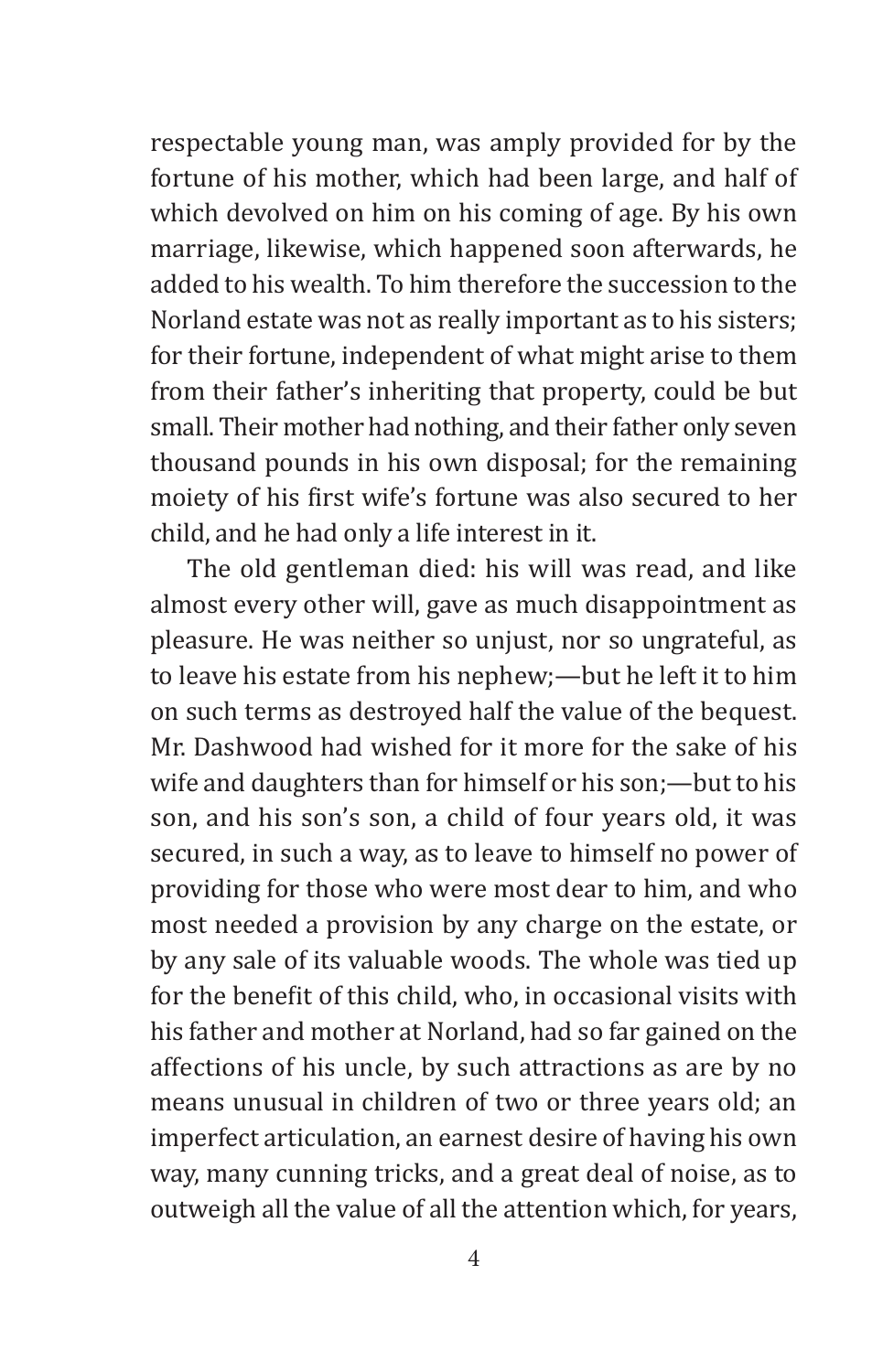he had received from his niece and her daughters. He meant not to be unkind, however, and, as a mark of his affection for the three girls, he left them a thousand pounds apiece.

Mr. Dashwood's disappointment was, at first, severe; but his temper was cheerful and sanguine; and he might reasonably hope to live many years, and by living economically, lay by a considerable sum from the produce of an estate already large, and capable of almost immediate improvement. But the fortune, which had been so tardy in coming, was his only one twelvemonth. He survived his uncle no longer; and ten thousand pounds, including the late legacies, was all that remained for his widow and daughters.

His son was sent for as soon as his danger was known, and to him Mr. Dashwood recommended, with all the strength and urgency which illness could command, the interest of his mother-in-law and sisters.

Mr. John Dashwood had not the strong feelings of the rest of the family; but he was affected by a recommendation of such a nature at such a time, and he promised to do every thing in his power to make them comfortable. His father was rendered easy by such an assurance, and Mr. John Dashwood had then leisure to consider how much there might prudently be in his power to do for them.

He was not an ill-disposed young man, unless to be rather cold hearted and rather selfish is to be ill-disposed: but he was, in general, well respected; for he conducted himself with propriety in the discharge of his ordinary duties. Had he married a more amiable woman, he might have been made still more respectable than he was:—he might even have been made amiable himself; for he was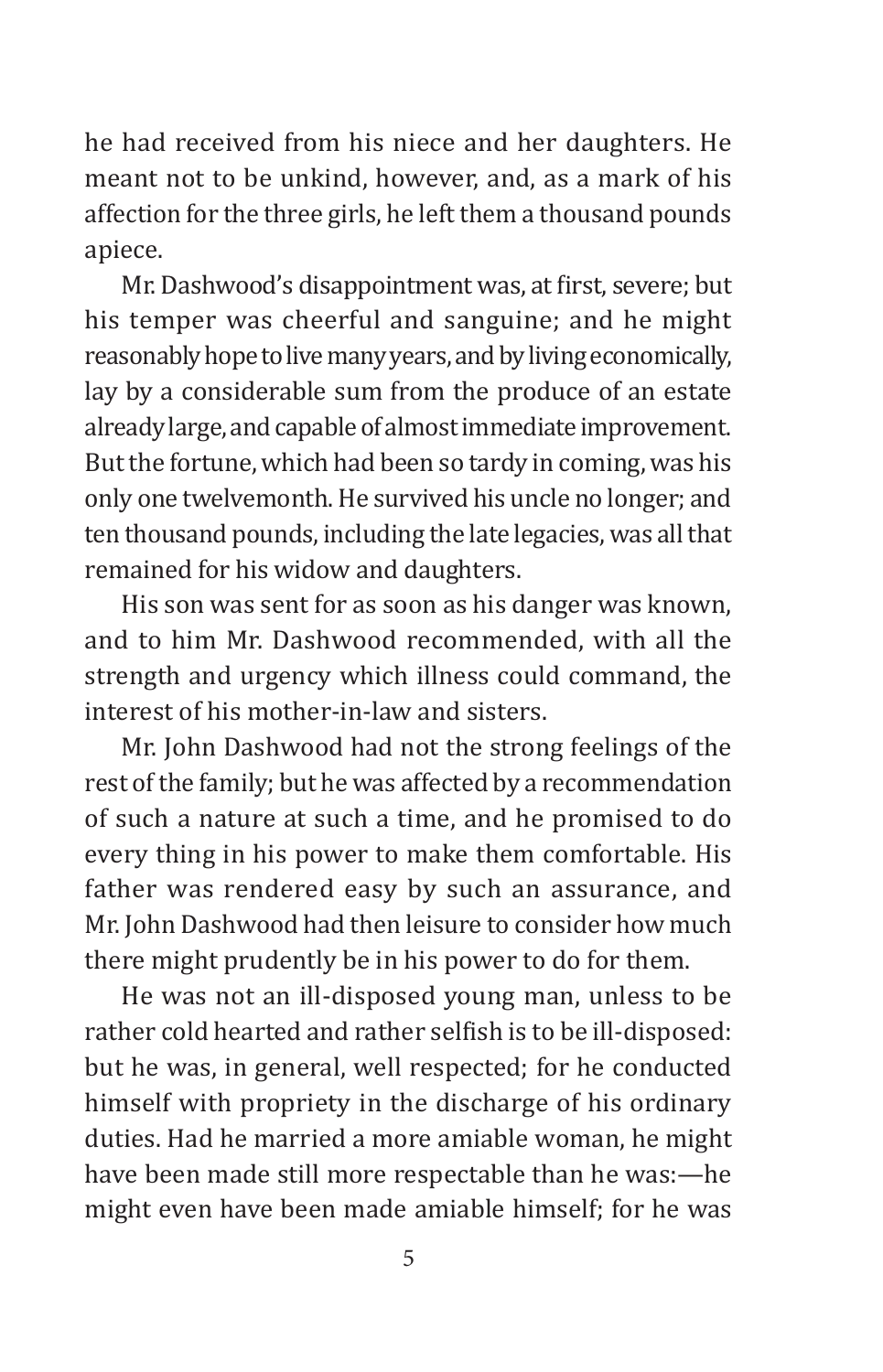very young when he married, and very fond of his wife. But Mrs. John Dashwood was a strong caricature of himself;more narrow-minded and selfish.

When he gave his promise to his father, he meditated within himself to increase the fortunes of his sisters by the present of a thousand pounds apiece. He then really thought himself equal to it. The prospect of four thousand a year, in addition to his present income, besides the remaining half of his own mother's fortune, warmed his heart, and made him feel capable of generosity. "Yes, he would give them three thousand pounds: it would be liberal and handsome! It would be enough to make them completely easy. Three thousand pounds! He could spare so considerable a sum with little inconvenience." He thought of it all day long, and for many days successively, and he did not repent.

No sooner was his father's funeral over, than Mrs. John Dashwood, without sending any notice of her intention to her mother-in-law, arrived with her child and their attendants. No one could dispute her right to come; the house was her husband's from the moment of his father's decease; but the indelicacy of her conduct was so much the greater, and to a woman in Mrs. Dashwood's situation, with only common feelings, must have been highly unpleasing; but in her mind there was a sense of honour so keen, a generosity so romantic, that any offence of the kind, by whomsoever given or received, was to her a source of immovable disgust. Mrs. John Dashwood had never been a favourite with any of her husband's family; but she had had no opportunity, till the present, of showing them with how little attention to the comfort of other people she could act when occasion required it.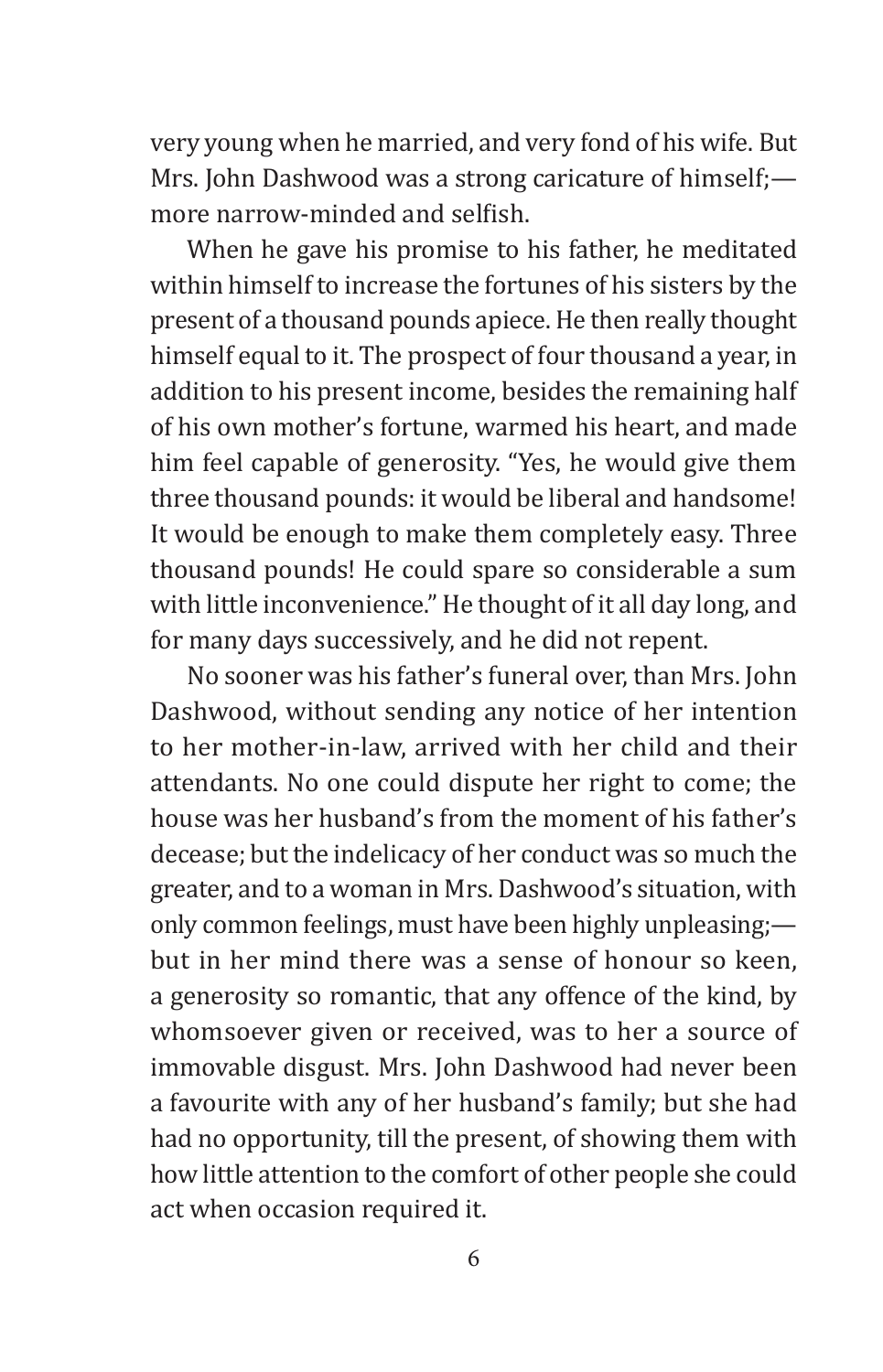So acutely did Mrs. Dashwood feel this ungracious behaviour, and so earnestly did she despise her daughterin-law for it, that, on the arrival of the latter, she would have quitted the house for ever, had not the entreaty of her eldest girl induced her first to reflect on the propriety of going, and her own tender love for all her three children determined her afterwards to stay, and for their sakes avoid a breach with their brother.

Elinor, this eldest daughter, whose advice was so effectual, possessed a strength of understanding, and coolness of judgment, which qualified her, though only nineteen, to be the counsellor of her mother, and enabled her frequently to counteract, to the advantage of them all, that eagerness of mind in Mrs. Dashwood which must generally have led to imprudence. She had an excellent heart;—her disposition was affectionate, and her feelings were strong; but she knew how to govern them: it was a knowledge which her mother had yet to learn; and which one of her sisters had resolved never to be taught.

Marianne's abilities were, in many respects, quite equal to Elinor's. She was sensible and clever; but eager in everything: her sorrows, her joys, could have no moderation. She was generous, amiable, interesting: she was everything but prudent. The resemblance between her and her mother was strikingly great.

Elinor saw, with concern, the excess of her sister's sensibility; but by Mrs.Dashwood it was valued and cherished. They encouraged each other now in the violence of their affliction. The agony of grief which overpowered them at first, was voluntarily renewed, was sought for, was created again and again. They gave themselves up wholly to their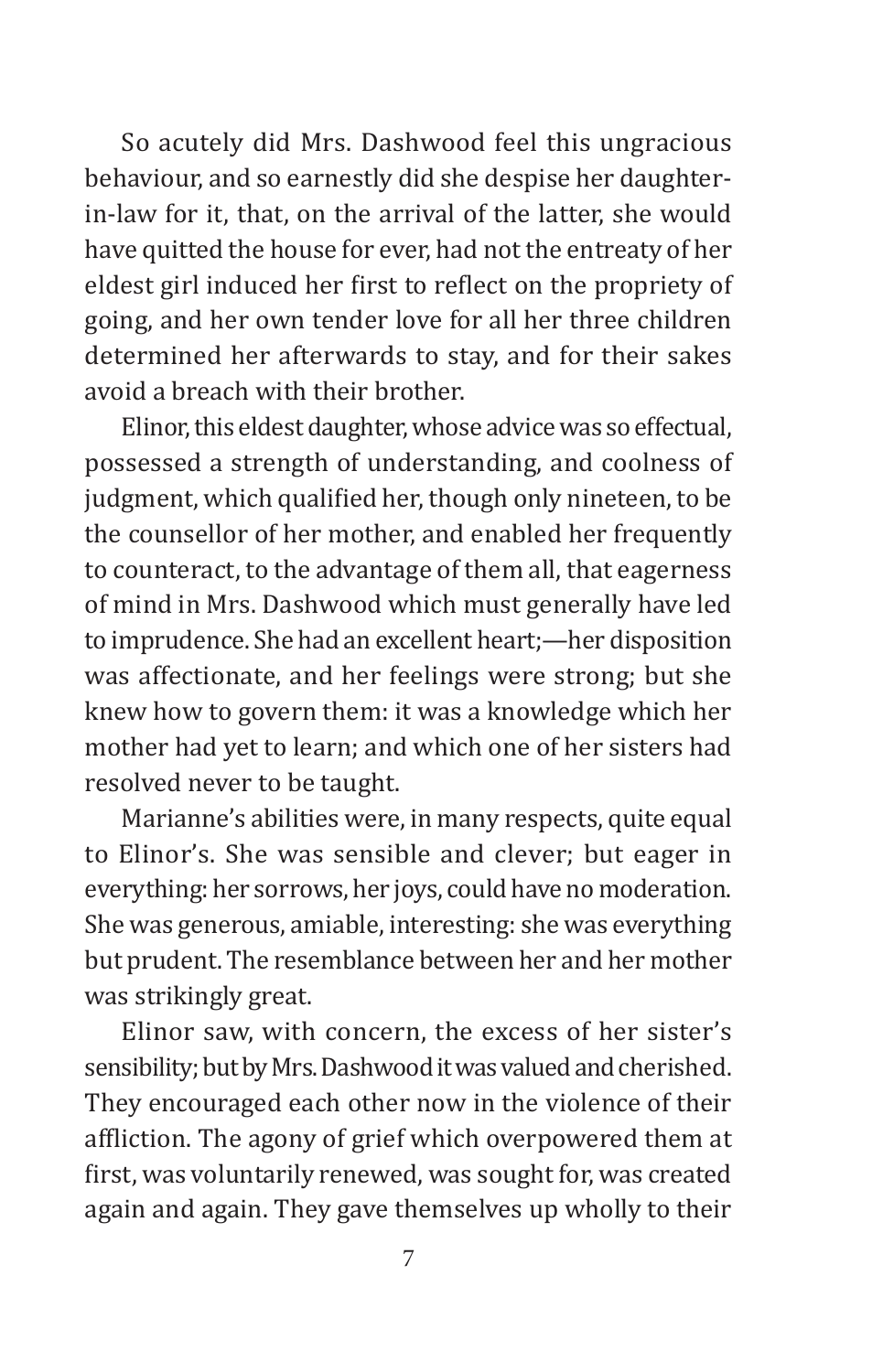sorrow, seeking increase of wretchedness in every reflection that could afford it, and resolved against ever admitting consolation in future. Elinor, too, was deeply afflicted; but still she could struggle, she could exert herself. She could consult with her brother, could receive her sister-in-law on her arrival, and treat her with proper attention; and could strive to rouse her mother to similar exertion, and encourage her to similar forbearance.

Margaret, the other sister, was a good-humoured, welldisposed girl; but as she had already imbibed a good deal of Marianne's romance, without having much of her sense, she did not, at thirteen, bid fair to equal her sisters at a more advanced period of life.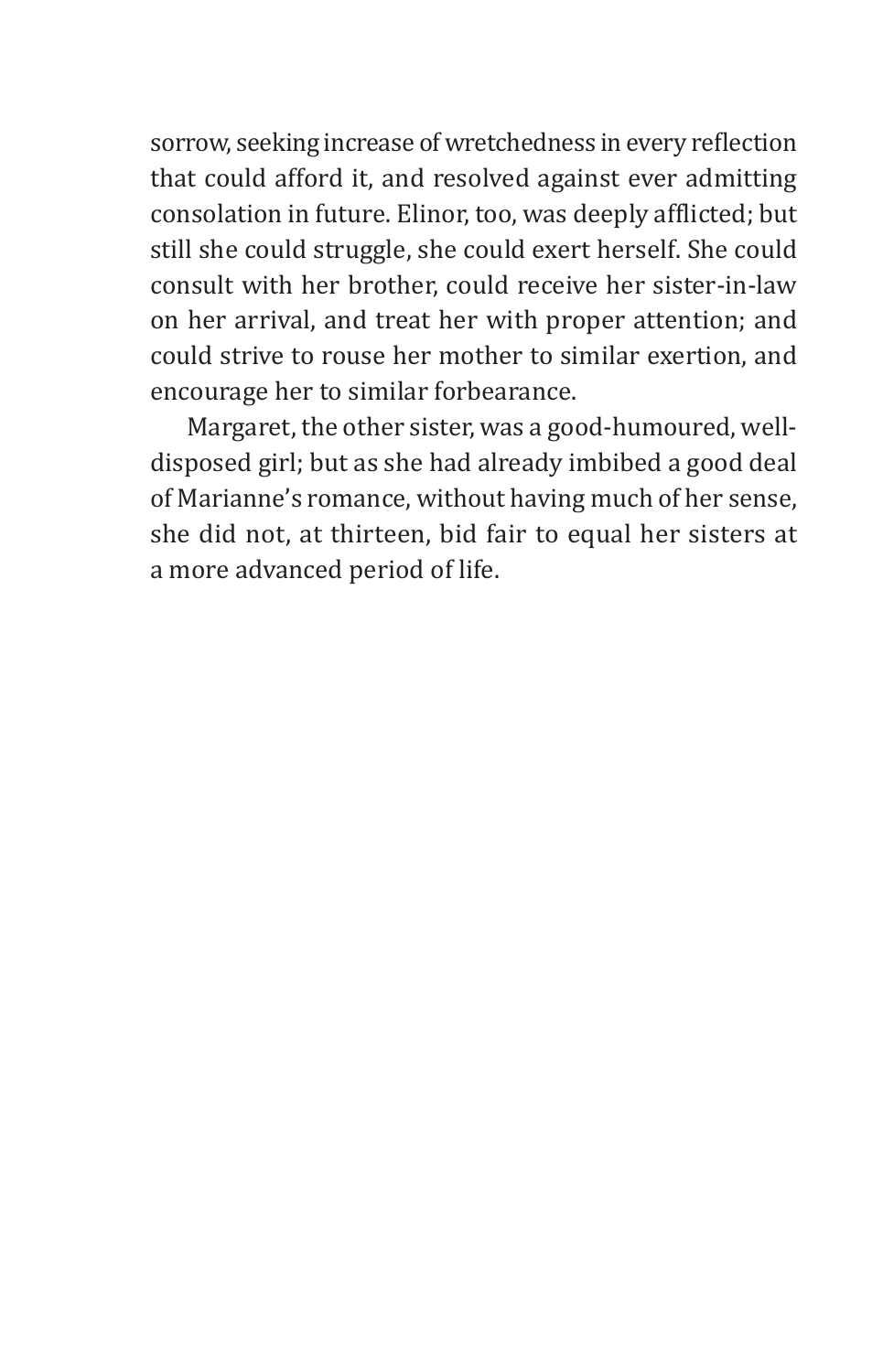#### **CHAPTER II**

M<sub>rs. John Dashwood now installed herself mistress</sub> of Norland; and her mother and sisters-in-law were degraded to the condition of visitors. As such, however, they were treated by her with quiet civility; and by her husband with as much kindness as he could feel towards anybody beyond himself, his wife, and their child. He really pressed them, with some earnestness, to consider Norland as their home; and, as no plan appeared so eligible to Mrs. Dashwood as remaining there till she could accommodate herself with a house in the neighbourhood, his invitation was accepted.

A continuance in a place where everything reminded her of former delight, was exactly what suited her mind. In seasons of cheerfulness, no temper could be more cheerful than hers, or possess, in a greater degree, that sanguine expectation of happiness which is happiness itself. But in sorrow she must be equally carried away by her fancy, and as far beyond consolation as in pleasure she was beyond alloy.

Mrs. John Dashwood did not at all approve of what her husband intended to do for his sisters. To take three thousand pounds from the fortune of their dear little boy would be impoverishing him to the most dreadful degree. She begged him to think again on the subject. How could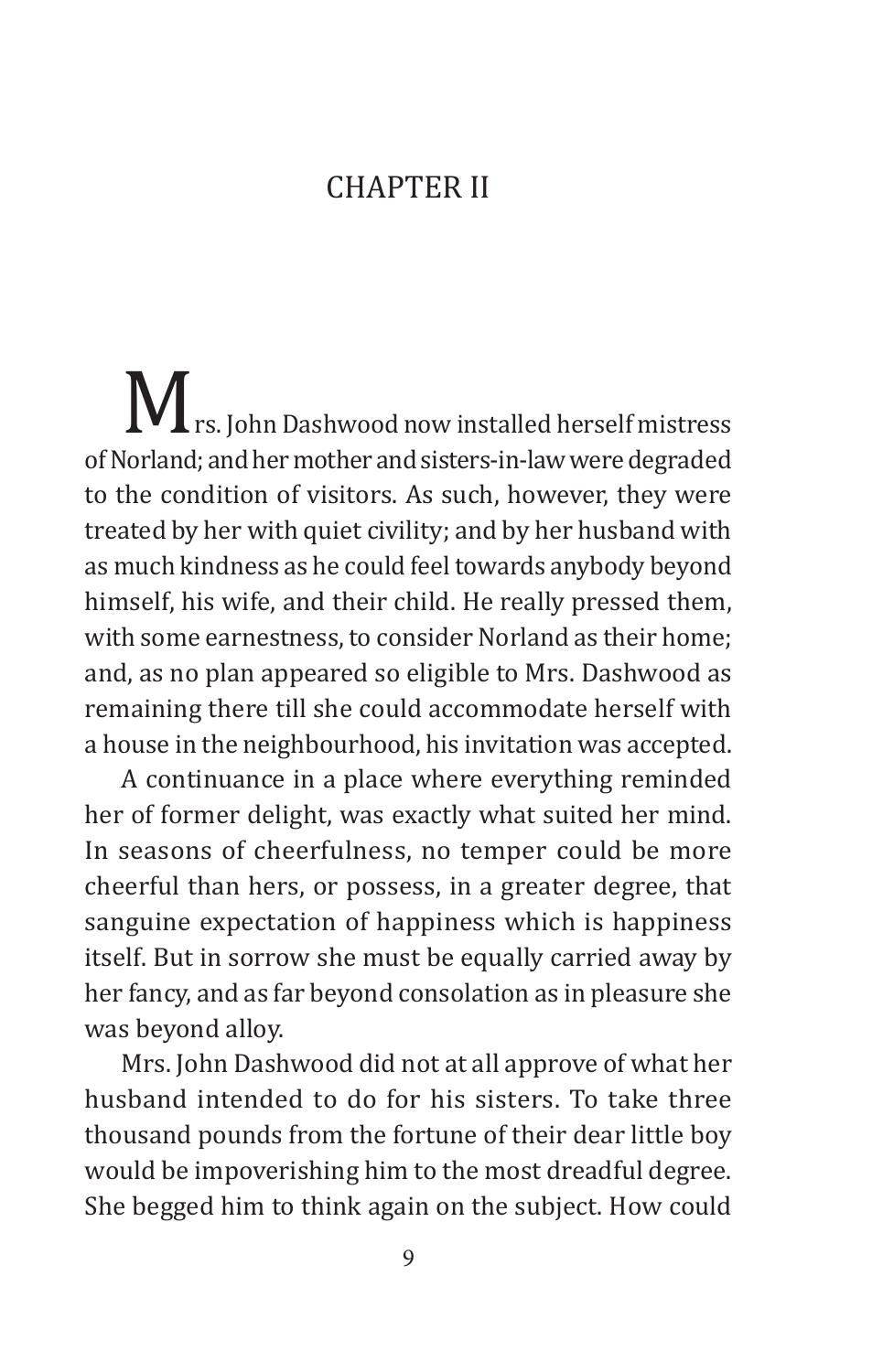he answer it to himself to rob his child, and his only child too, of so large a sum? And what possible claim could the Miss Dashwoods, who were related to him only by half blood, which she considered as no relationship at all, have on his generosity to so large an amount. It was very well known that no affection was ever supposed to exist between the children of any man by different marriages; and why was he to ruin himself, and their poor little Harry, by giving away all his money to his half sisters?

"It was my father's last request to me," replied her husband, "that I should assist his widow and daughters."

"He did not know what he was talking of, I dare say; ten to one but he was light-headed at the time. Had he been in his right senses, he could not have thought of such a thing as begging you to give away half your fortune from your own child"

"He did not stipulate for any particular sum, my dear Fanny; he only requested me, in general terms, to assist them, and make their situation more comfortable than it was in his power to do. Perhaps it would have been as well if he had left it wholly to myself. He could hardly suppose I should neglect them. But as he required the promise, I could not do less than give it; at least I thought so at the time. The promise, therefore, was given, and must be performed. Something must be done for them whenever they leave Norland and settle in a new home."

"Well, then, let something be done for them; but that something need not be three thousand pounds. Consider," she added, "that when the money is once parted with, it never can return. Your sisters will marry, and it will be gone for ever. If, indeed, it could be restored to our poor little boy—"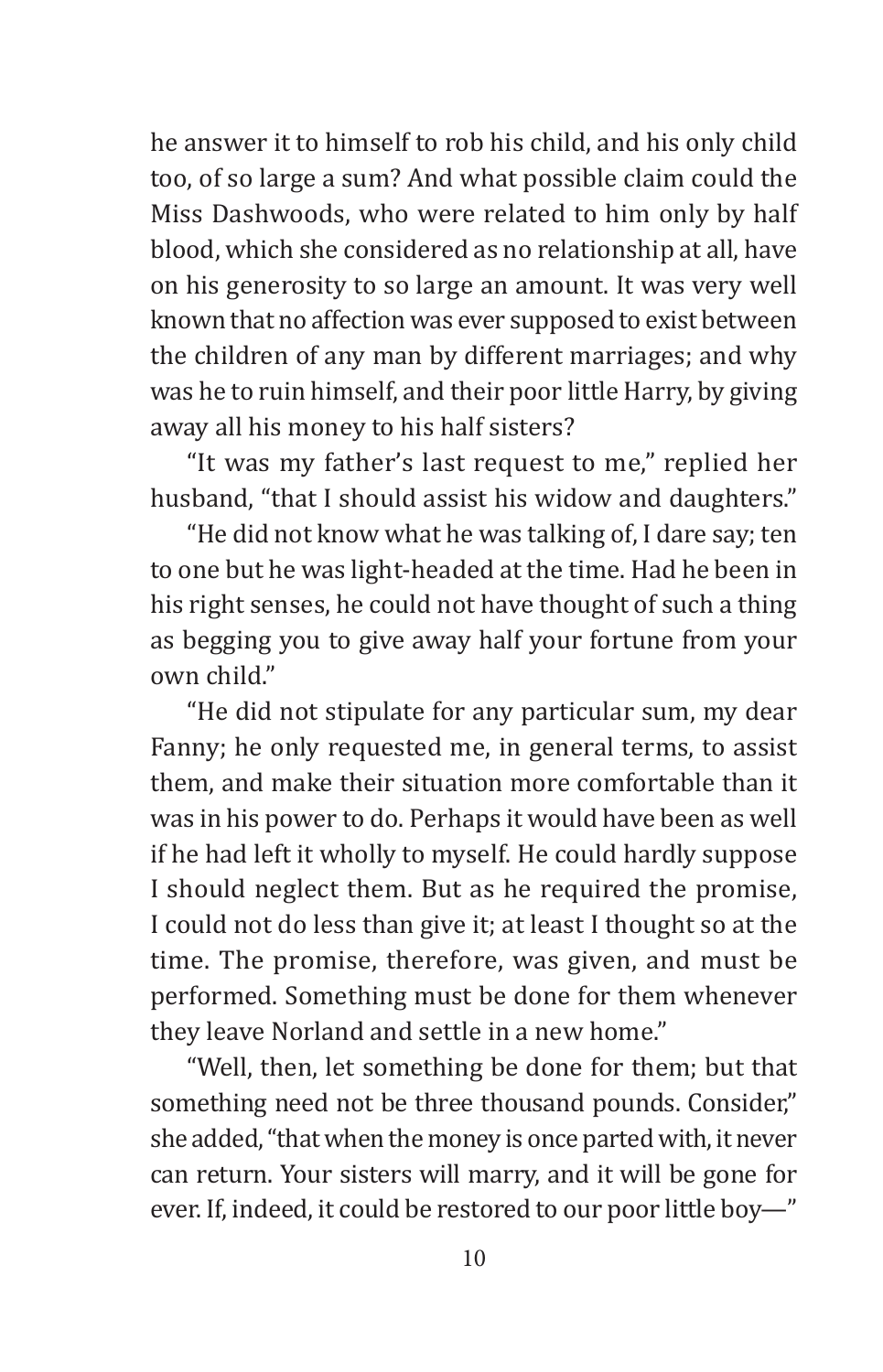"Why, to be sure," said her husband, very gravely, "that would make great difference. The time may come when Harry will regret that so large a sum was parted with. If he should have a numerous family, for instance, it would be a very convenient addition."

"To be sure it would."

"Perhaps, then, it would be better for all parties, if the sum were diminished one half.—Five hundred pounds would be a prodigious increase to their fortunes!"

"Oh! Beyond anything great! What brother on earth would do half so much for his sisters, even if really his sisters! And as it is—only half blood!—But you have such a generous spirit!"

"I would not wish to do anything mean," he replied. "One had rather, on such occasions, do too much than too little. No one, at least, can think I have not done enough for them: even themselves, they can hardly expect more."

"There is no knowing what they may expect," said the lady, "but we are not to think of their expectations: the question is, what you can afford to do."

"Certainly—and I think I may afford to give them five hundred pounds apiece. As it is, without any addition of mine, they will each have about three thousand pounds on their mother's death—a very comfortable fortune for any young woman."

"To be sure it is; and, indeed, it strikes me that they can want no addition at all. They will have ten thousand pounds divided amongst them. If they marry, they will be sure of doing well, and if they do not, they may all live very comfortably together on the interest of ten thousand pounds."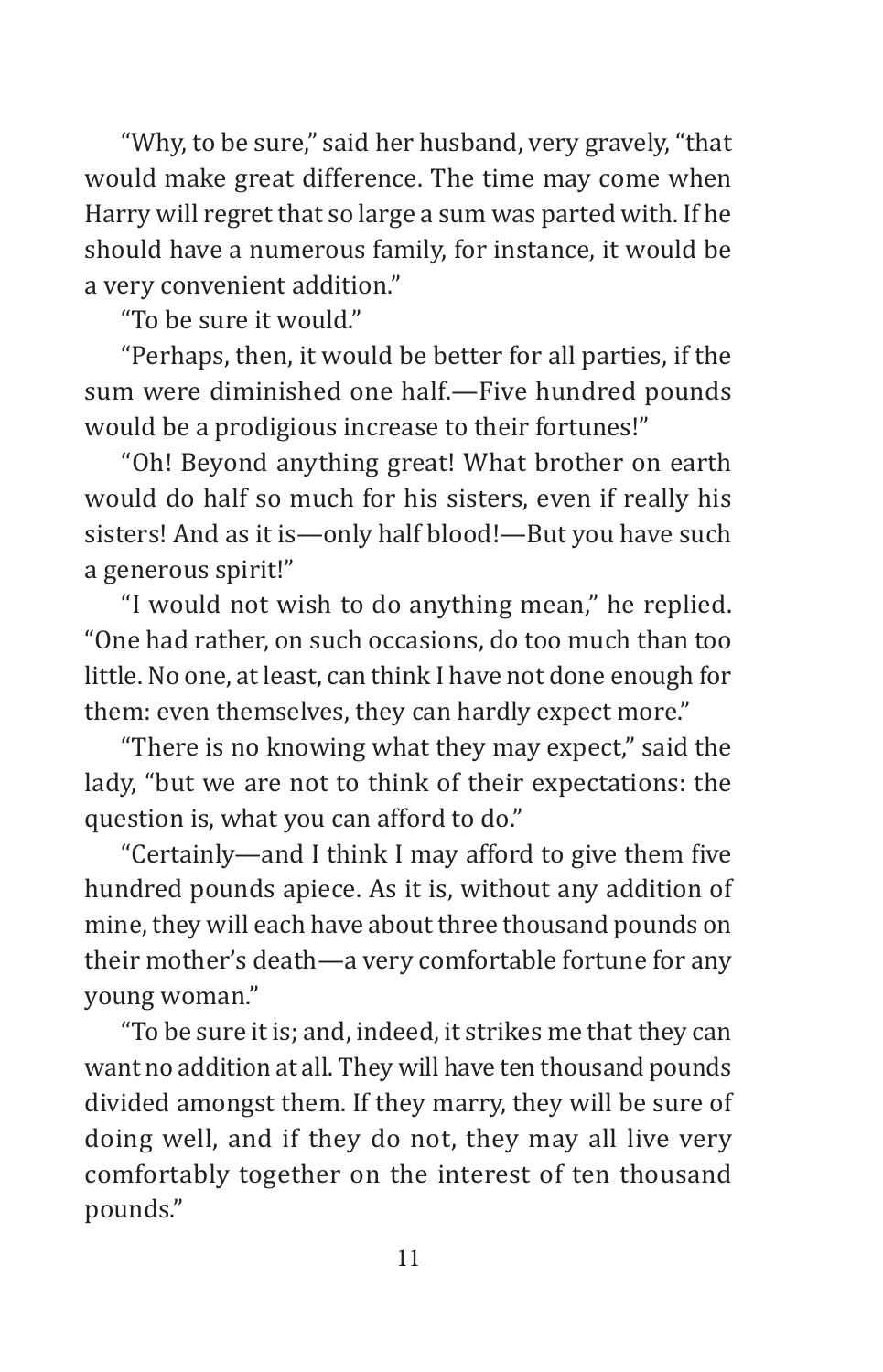### **CONTENTS**